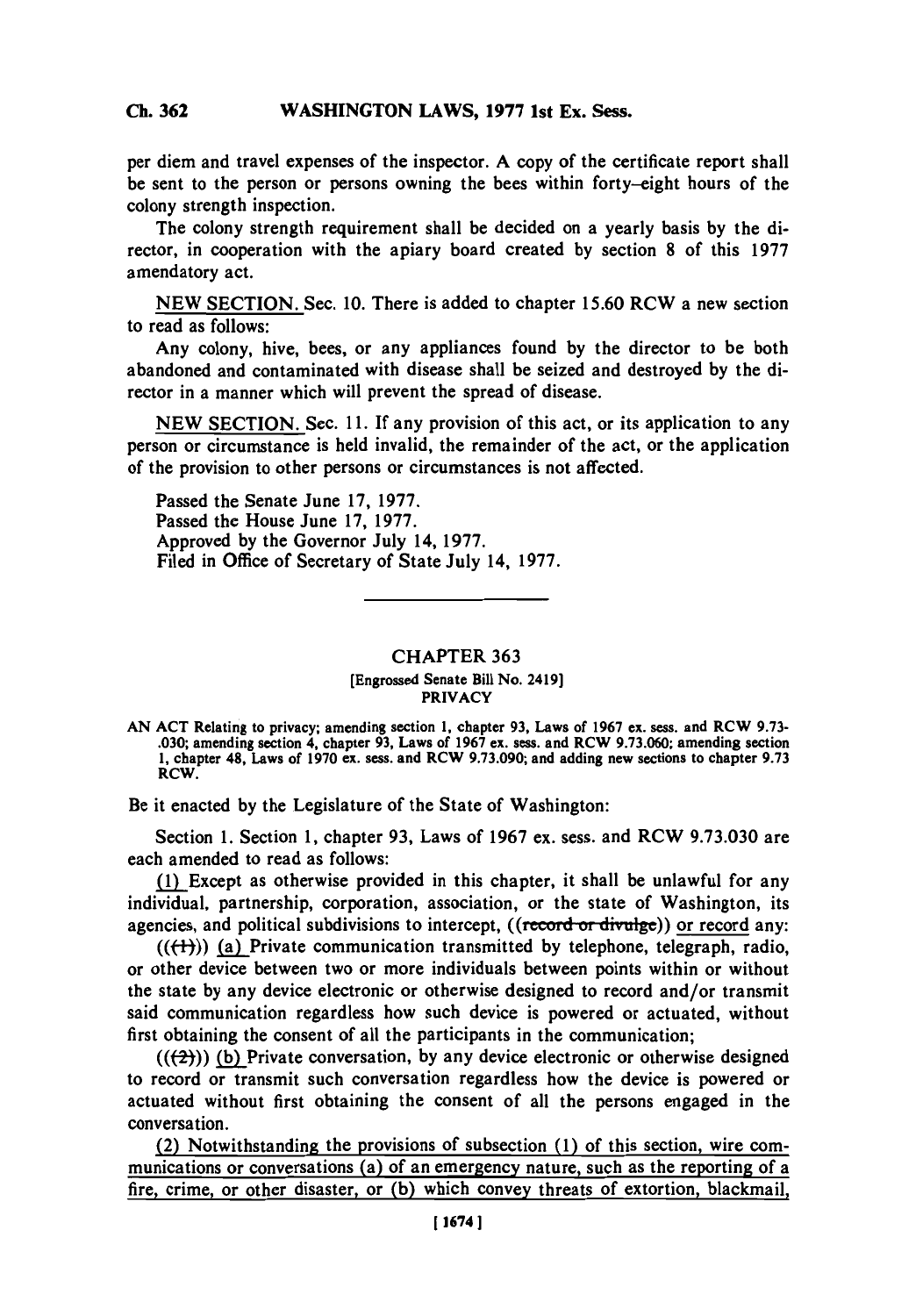bodily harm, or other unlawful requests or demands, or (c) which occur anonymously or repeatedly or at an extremely inconvenient hour, whether or not conversation ensues, may be recorded with the consent of one party to the conversation.

**(3)** Where consent **by** all parties is needed pursuant to this chapter, consent shall be considered obtained whenever one party has announced to all other parties engaged in the communication or conversation, in any reasonably effective manner, that such communication or conversation is about to be recorded or transmitted: PROVIDED, That if the conversation is to be recorded that said announcement shall also be recorded.

(4) An employee of any regularly published newspaper, magazine, wire service, radio station, or television station acting in the course of bona fide news gathering duties on a full time or contractual or part time basis, shall be deemed to have consent to record and divulge communications or conversations otherwise prohibited **by** this chapter if the consent is expressly given or if the recording or transmitting device is readily apparent or obvious to the speakers. Withdrawal of the consent after the communication has been made shall not prohibit any such employee of a newspaper, magazine, wire service, or radio or television station from divulging the communication or conversation.

Sec. 2. Section 4, chapter **93,** Laws of **1967** ex. sess. and RCW **9.73.060** are each amended to read as follows:

Any person who, directly or **by** means of a detective agency or any other agent, violates the provisions of  $((~~RCW 9.73.030~~)) this chapter shall be subject to legal$ action for damages, to be brought **by** any other person claiming that a violation of this statute has injured his business, his person, or his reputation. **A** person so injured shall be entitled((<del>, in addition to other injuries,</del>)) to ((recover for)) actual damages, including mental pain and suffering endured **by** him on account of violation of the provisions of  $((R<sup>ew</sup>, 9.73.030))$  this chapter, or liquidated damages computed at the rate of one hundred dollars a day for each day of violation, not to exceed one thousand dollars, and a reasonable attorney's fee and other costs of litigation.

Sec. **3.** Section **1,** chapter 48, Laws of **1970** ex. sess. and RCW **9.73.090** are each amended to read as follows:

jIThe provisions of RCW **9.73.030** through **9.73.080** shall not apply to police and fire personnel in the following instances:

 $((\text{(+)}))$  (a) Recording incoming telephone calls to police and fire stations ((for **the purpose and only for the purpose of verifying the accuracy of reception of** emergency calls));

(((2))) **(b)** Video and/or sound recordings may be made of arrested persons **by** police officers responsible for making arrests or holding persons in custody before their first appearance in court. Such video and/or sound recordings shall conform strictly to the following:

 $((\overline{a}))$  (i) The arrested person shall be informed that such recording is being made and the statement so informing him shall be included in the recording $((\cdot))$ ;

 $((\forall b))$  (ii) The recording shall commence with an indication of the time of the beginning thereof and terminate with an indication of the time thereof $((,))$ ;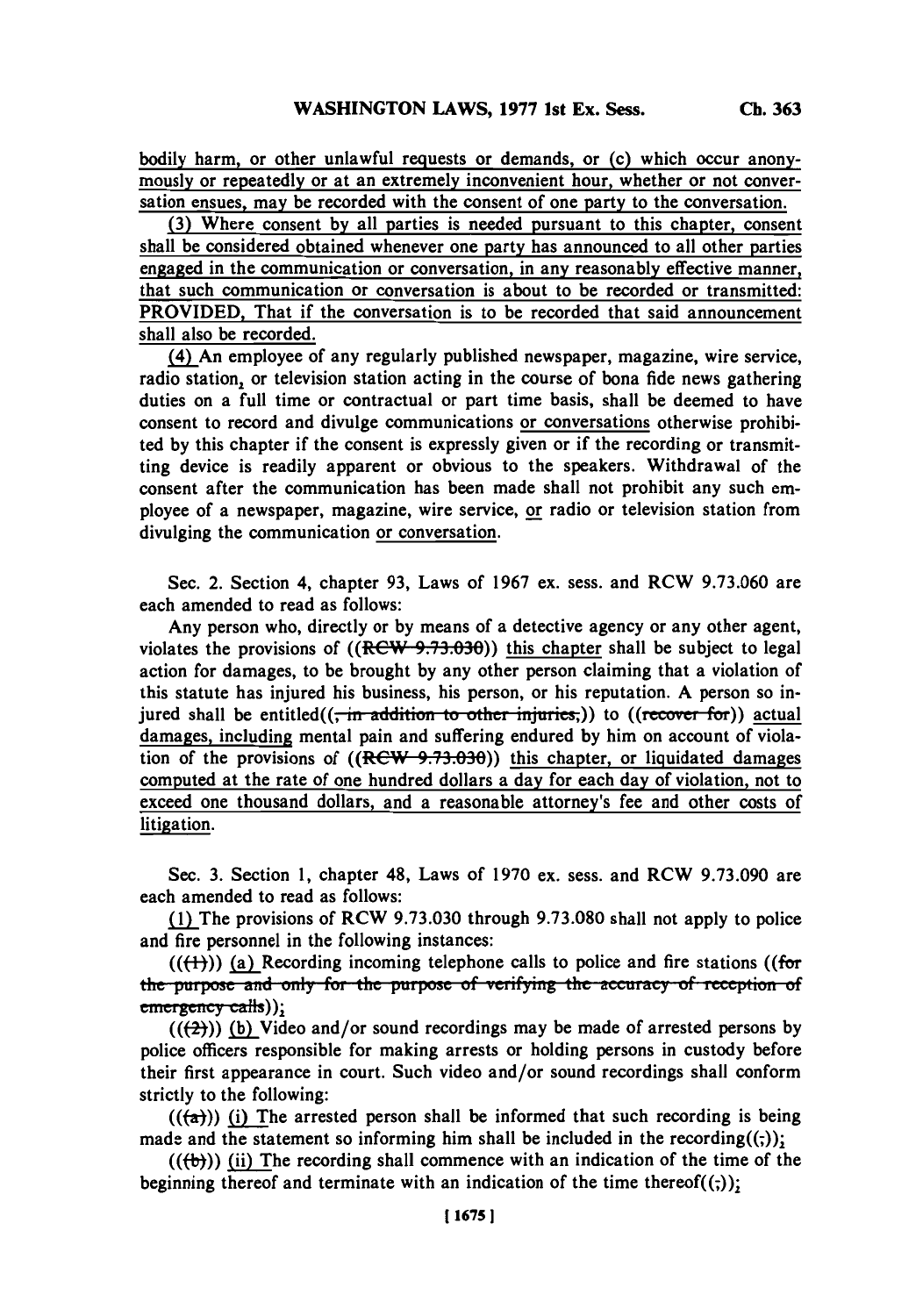**Ch. 363**

 $((\langle \mathbf{c} \rangle)$  (iii) At the commencement of the recording the arrested person shall be fully informed of his constitutional rights, and such statements informing him shall be included in the recording $((\cdot))$ :

 $((\text{ (d)}))$  (iv) The recordings shall only be used for valid police or court activities.

(2) It shall not be unlawful for a law enforcement officer acting in the performance of the officer's official duties to intercept, record, or disclose an oral communication or conversation where the officer is a party to the communication or conversation or one of the parties to the communication or conversation has given prior consent to the interception, recording, or disclosure: PROVIDED, That prior to the interception, transmission, or recording the officer shall obtain written or telephonic authorization from a judge or magistrate, who shall approve the interception, recording, or disclosure of communications or conversations with a nonconsenting party for a reasonable and specified period of time, if there is probable cause to believe that the nonconsenting party has committed, is engaged in, or is about to commit a felony: PROVIDED HOWEVER, That if such authorization is given **by** telephone the authorization and officer's statement justifying such authorization must be electronically recorded **by** the judge or magistrate on a recording device in the custody of the judge or magistrate at the time transmitted and the recording shall be retained in the court records and reduced to writing as soon as possible thereafter.

Any recording or interception of a communication or conversation incident to a lawfully recorded or intercepted communication or conversation pursuant to this subsection shall be lawful and may be divulged.

**All** recordings of communications or conversations made pursuant to this subsection shall be retained for as long as any crime may be charged based on the events or communications or conversations recorded.

**(3)** Communications or conversations authorized to be intercepted, recorded, or disclosed **by** this section shall not be inadmissible under RCW **9.73.050.**

(4) Authorizations issued under this section shall be effective for not more than seven days, after which period the issuing authority may upon application of the officer who secured the original authorization renew or continue the authorization for an additional period not to exceed seven days.

**NEW SECTION.** Sec. 4. There is added to chapter **9.73** RCW a new section to read as follows:

It shall not be unlawful for the owner or person entitled to use and possession of a building, as defined in RCW 9A.04.1 10(5), or the agent of such person, to intercept, record, or disclose communications or conversations which occur within such building if the persons engaged in such communication or conversation are engaged in a criminal act at the time of such communication or conversation **by** virtue of unlawful entry or remaining unlawfully in such building.

**NEW** SECTION. Sec. **5.** There is added to chapter **9.73** RCW a new section to read as follows:

**(1)** Within thirty days after the expiration of an authorization or an extension or renewal thereof issued pursuant to RCW **9.73.090(2)** as now or hereafter amended, the issuing or denying judge shall make a report to the administrator for the courts stating that:

(a) An authorization, extension or renewal was applied for;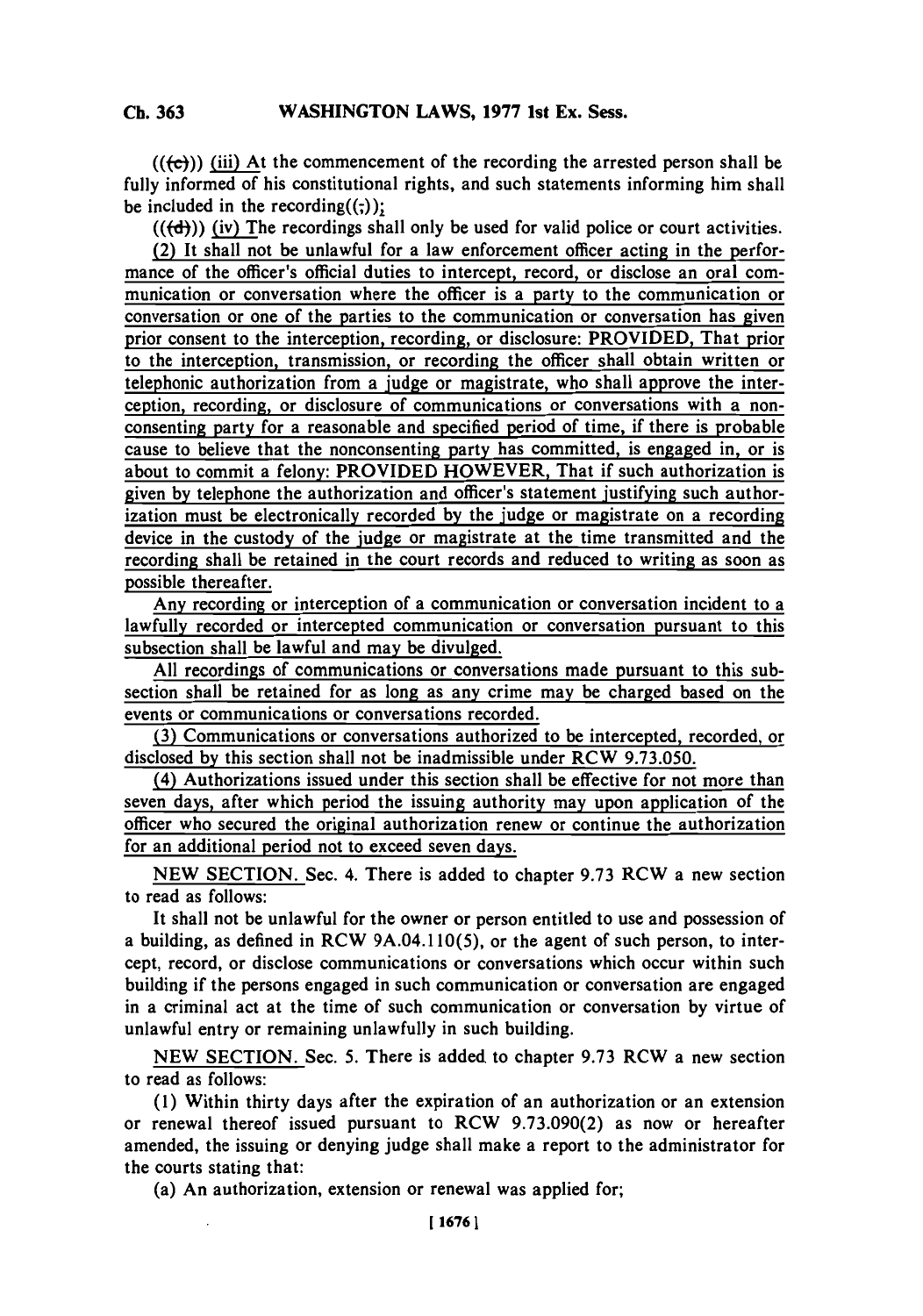**(b)** The kind of authorization applied for;

(c) The authorization was granted as applied for, was modified, or was denied;

**(d)** The period of recording authorized **by** the authorization and the number and duration of any extensions or renewals of the authorization;

(e) The offense specified in the authorization or extension or renewal of authorization;

**(f)** The identity of the person authorizing the application and of the investigative or law enforcement officer and agency for whom it was made; and

**(g)** The character of the facilities from which or the place where the communications were to be recorded.

(2) In addition to reports required to be made **by** applicants pursuant to federal law, all judges of the superior court authorized to issue authority pursuant to this chapter shall make annual reports on the operation of this chapter to the administrator for the courts. The reports **by** the judges shall contain (a) the number of applications made; **(b)** the number of authorizations issued; (c) the respective periods of such authorizations; **(d)** the number and duration of any renewals thereof;, (e) the crimes in connection with which the conversations were sought; **(f)** the names of the applicants; and **(g)** such other and further particulars as the administrator for the courts may require.

The chief justice of the supreme court shall annually report to the governor and the legislature on such aspects of the operation of this chapter as he deems appropriate including any recommendations he may care to make as to legislative changes or improvements to effectuate the purposes of this chapter and to assure and protect individual rights.

**NEW SECTION.** Sec. **6.** There is added to chapter **9.73** RCW a new section to read as follows:

Each application for an authorization to record communications or conversations pursuant to RCW **9.73.090** as now or hereafter amended shall be made in writing upon oath or affirmation and shall state:

**(1)** The authority of the applicant to make such application;

(2) The identity and qualifications of the investigative or law enforcement officers or agency for whom the authority to record a communication or conversation is sought and the identity of whoever authorized the application;

**(3) A** particular statement of the facts relied upon **by** the applicant to justify his belief that an authorization should be issued, including:

(a) The identity of the particular person, if known, committing the offense and whose communications or conversations are to be recorded;

**(b)** The details as to the particular offense that has been, is being, or is about to be committed;

(c) The particular type of communication or conversation to be recorded and a showing that there is probable cause to believe such communication will be communicated on the wire communication facility involved or at the particular place where the oral communication is to be recorded;

**(d)** The character and location of the particular wire communication facilities involved or the particular place where the oral communication is to be recorded;

(e) **A** statement of the period of time for which the recording is required to be maintained, if the character of the investigation is such that the authorization for